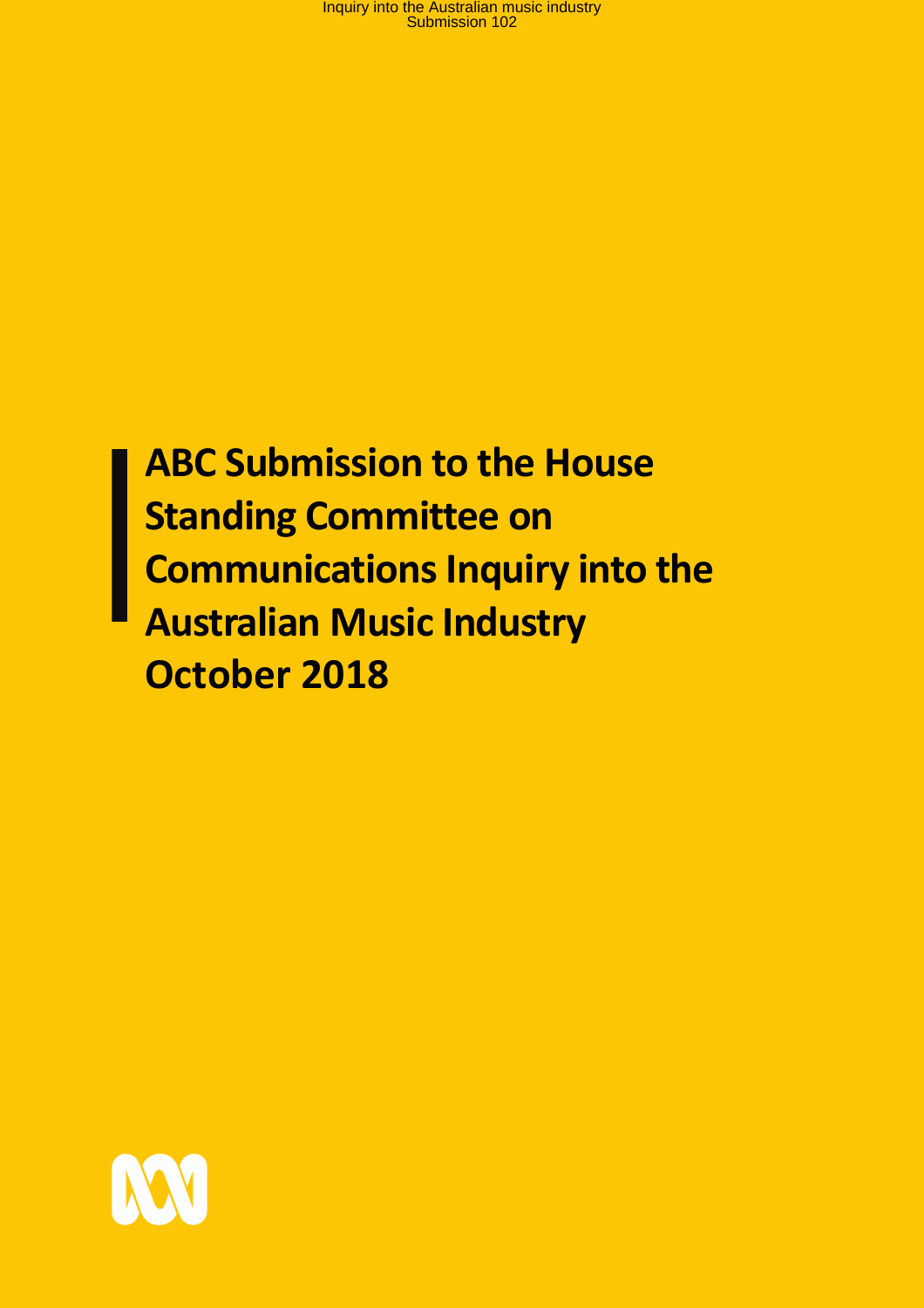# **ABC submission to the Australian Government Australian Music Industry Inquiry**

October 2018

### **1. Executive summary**

- The ABC has a long and proud history as a partner in the success of Australian music. The ABC Charter mandates the Corporation to encourage and promote musical, dramatic and other performing arts in Australia.
- Through adaptation and innovation the ABC has successfully moved with the audience to digital platforms.
- The ABC plays the highest proportion of Australian music of any broadcaster, nurturing new talent across a broad range of genres. This then influences other media, both commercial and community, setting the agenda for digital media and the local operations of global music platforms.
- A well-funded and well-resourced ABC is the one of the most effective ways the Australian government can support the Australian music industry, ensuring its health and sustainability.

### **2. Introduction**

The Australian Broadcasting Corporation (ABC) welcomes the opportunity to make its submission to this Inquiry. As the country's pre-eminent cultural institution, the ABC views its contribution to Australia music as a central tenet of its public service obligations. The ABC Charter sets out that one of the key functions of the Corporation is:

#### *to encourage and promote the musical, dramatic and other performing arts in Australia.<sup>1</sup>*

Those 13 words reveal little about the significant contribution the ABC has and continues to make to the Australian music industry. This paper will set out the integral part the ABC plays in nurturing new talent and providing Australian artists with a platform to bring their music to domestic and international markets, which as an outcome sustains and develops the local music environment.

The ABC has been synonymous with the local music scene since its inception in 1932 as music "flourished under a Chairman who loved it, a Controller of Programming who had written *Music and the Listener*, and a General Manager who threw his energy into building up permanent concert orchestras".<sup>2</sup> From the outset, the ABC's commitment was not just to classical but also contemporary music. During the 1930s the ABC encouraged popular dance music, with the formation of the National Dance Orchestra as well as Jim Davidson's ABC National Dance Band. Jim Davidson's band was "the only local dance group whose work was put on commercial gramophone records, and in 1938 four of its discs sold better than any other except one by American singer Allan Jones".<sup>3</sup>

<sup>1</sup> *Australian Broadcasting Corporation Act 1983* (Cth), s.6(1)(c).

<sup>2</sup> Ken Inglis, *This is the ABC* (Black Inc. 1983) 49-50

<sup>3</sup> Inglis, *This is the ABC*, 52.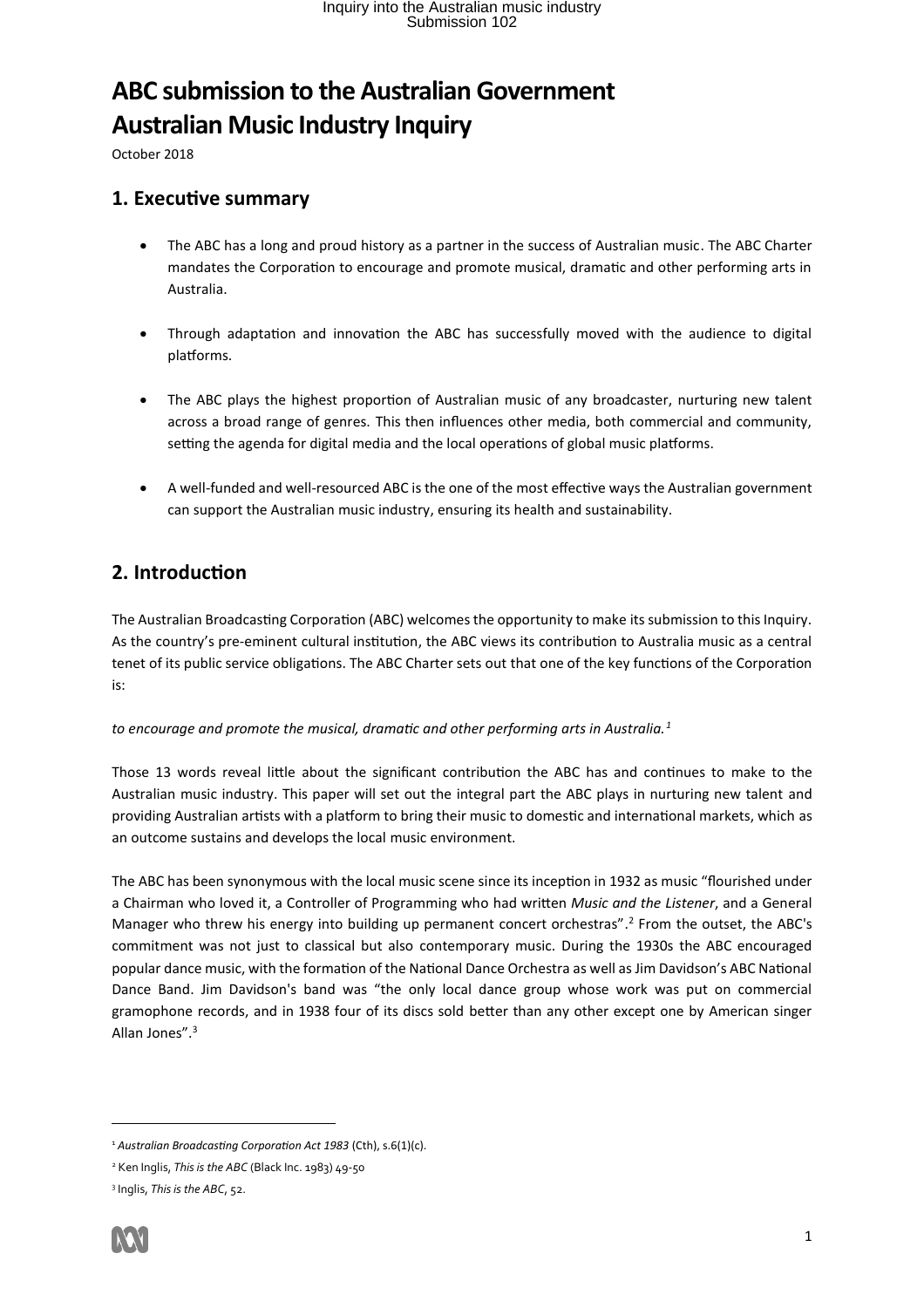This is an early example of the ABC's ability to foster and promote Australian musical artists and give them a platform to compete against high-profile international acts. Through all the developments in media technology and changes in listener tastes, the ABC's ability to support local music has been a constant thread throughout its history. In a country the size of Australia, where travel and touring takes time and money, broadcast technology has historically been crucial in allowing local artists to reach audiences across the continent, in regional and metropolitan centres, providing exposure that inevitably influences popularity and sales.

The introduction of television to Australia in 1956 provided another vehicle for Australian music. The ABC was quick to recognise the influence of contemporary music on youth culture and in 1959 built a live music show around local star Johnny O'Keefe. *Six O'Clock Rock* was first in a number of ABC television programs that reflected and influenced the nascent Australian popular music scene, with the introduction of *GTK* in 1969 capturing the counterculture of the era and then the prescient arrival of *Countdown* in late 1974, only a few months before the introduction of colour television to Australia, and thereby able to capture the full lurid spectacle of glam and other popular 1970s music genres.

Much has been made of the dominance of *Countdown* and the influence its host, Ian 'Molly' Meldrum, had on popular music of the time. Indeed, many of the Australian acts that first featured on *Countdown* went on to high acclaim and enormous international success, including the Little River Band, Cold Chisel, Air Supply, AC/DC, The Angels and Men at Work. However, just as critical to the local music industry and the burgeoning Australian sound was the establishment of the 2JJ, ABC's youth radio station, in Sydney in 1975.

The first song played on 2JJ was a very conscious call to arms. Skyhooks' *You Just Like Me Cause I'm Good in Bed* was not only Australian but had been banned by local commercial radio stations. This was a signal that 2JJ was first and foremost committed to Australian acts and to giving exposure to music neglected or ignored by commercial radio. From its earliest days 2JJ championed independent talent that appeared to have limited commercial appeal. This was a commitment to quintessentially Australian artists such as the aforementioned Skyhooks, Mental as Anything and Paul Kelly, hugely influential bands like Radio Birdman, The Saints and The Go-Betweens, and acts that would go on to be internationally successful, like Midnight Oil.

Over the last 43 years the evolution of 2JJ to the national triple j network and its many offshoots closely resembles the recent history of the domestic music industry - not only in the expansion of new musical genres, but in the way the network has adapted to technological change and audience expectations. The network's continued success and reinvention is evidence of the ability of Australian music to thrive in an increasingly congested and competitive international market.

In tandem with the introduction of the 'youth' music station 2JJ, in 1976 the ABC established a dedicated classical music station. This was one of the first radio stations in Australia to broadcast on the FM band, enabling the network to deliver enhanced listening quality of its classical music, opera, recitals and live concerts broadcasts. More than 40 years later, Classic FM is Australia's only national classical music network and is committed to Australian music and performance, particularly from emerging composers and musicians. Currently triple j has an estimated five city reach of 1.85 million people, while Classic FM's reach is 762,000 listeners.<sup>4</sup>

From the foundations of these two radio networks in the last decade the ABC has added four digital-only music stations - ABC Country, ABC Jazz, triple j Unearthed and Double J. These stations provide for dedicated coverage of specialist genres, and ABC Jazz and Double J are the highest rating digital-only radio networksin the Australian metropolitan markets. 5

<sup>5</sup> GfK 5 city survey 5, 2018.



<sup>4</sup> GfK 5 city survey 1-5 average, 2018.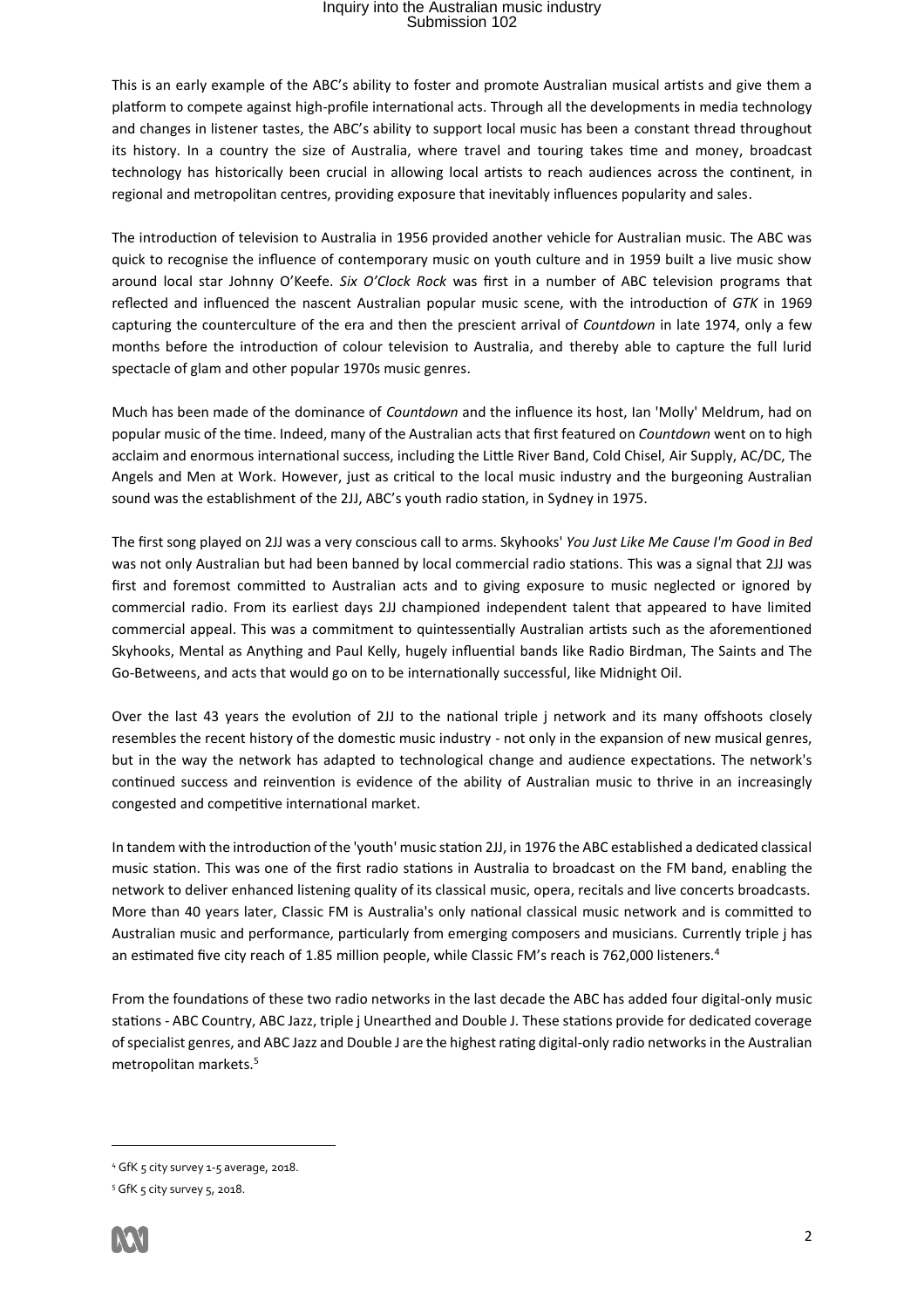While ratings and audience reach is integral to artist popularity and music sales, initial exposure is becoming increasingly challenging for new talent due to the abundance of content available on a global scale and the ability for listeners to select and personalise their music. Later in this paper we examine the key role triple j Unearthed plays in discovering new Australian talent, bringing them to an audience and giving independent artists an opportunity to develop careers in a disrupted media environment. In many ways Unearthed exemplifies the contribution the ABC as a whole makes to the local industry, setting strong foundations from which commercial success can be achieved.

Radio networks and audio platforms are the primary medium for music consumption, however the ABC continues to invest in music television programs as another stage for local artists. If *Countdown* was the personification of Australian music in the 1970s and 80s, from high-camp pop to beer barn rock, the ABC programs that followed were similarly influential and reflective of their eras. *Rock Arena*, *The Factory* and *Recovery* gave a new generation of musicians the opportunity to perform in front of mass audiences, with a focus on independent acts and gritty alternative music. *Rage* has recently celebrated more than 30 years on air and continues to be a late-night ritual for music fans across Australia, with new music a feature of the Friday night/Saturday morning program.

Ausmusic month is set aside as a special time to recognise and celebrate Australian music in all its forms, and the ABC runs a huge range of events, concerts, programs and other initiatives each November. This year, on the eve of Ausmusic month, the ABC will introduce a new live music program to Wednesday and Saturday night television. *The Set* will air live performances from the likes of Brisbane's Ball Park Music, Mallrat and Tia Gostelow, as well as Angus and Julia Stone, The Rubens, Baker Boy, Vera Blue and the Presets, all in front of a studio audience.

This program continues the long tradition of ABC music programs that give substantial airtime to contemporary Australian acts and support the next wave of emerging talent. Beyond traditional television, *The Set* also establishes a strong digital presence for these live performances, following audience behaviours to their preferred platform. Next year, ABC TV will also broadcast *The Recording Studio*, a new series that enables everyday Australians to record the most important song of their life, showcasing the transformative effect of music.

The ABC's value to the music industry isn't limited to broadcast programs, and in section 4 of the submission there is additional information about the holistic approach the ABC takes to music; from recording, publishing and distribution through the ABC Music label, the promotion of live events like One Night Stand, partnerships with musical institutions, and the fostering of new talent through initiatives like the ABC Young Performers Awards. 6

The breadth of ABC services and programs intrinsically contributes to Australian music and its commercial viability. Through the existence of a strong and effective national broadcaster, the ABC is able to fulfil its charter obligation to encourage and promote Australian music and ensure it remains financially robust and culturally significant.

### **3. Australian music in a digital world**

By the mid-1990s the ABC's two national music networks, Classic FM and triple j, were available via analogue FM transmitters to most Australians. The ABC had established a news website in 1995, but the effect of digital technology on music broadcasting still appeared far off on the horizon. However, the popularity of file-sharing services like Napster, which started in 1999, were any early indication that the status quo was under threat,

<sup>6</sup> https://www.abc.net.au/classic/events/abc-young-performer-of-the-year-awards/9985738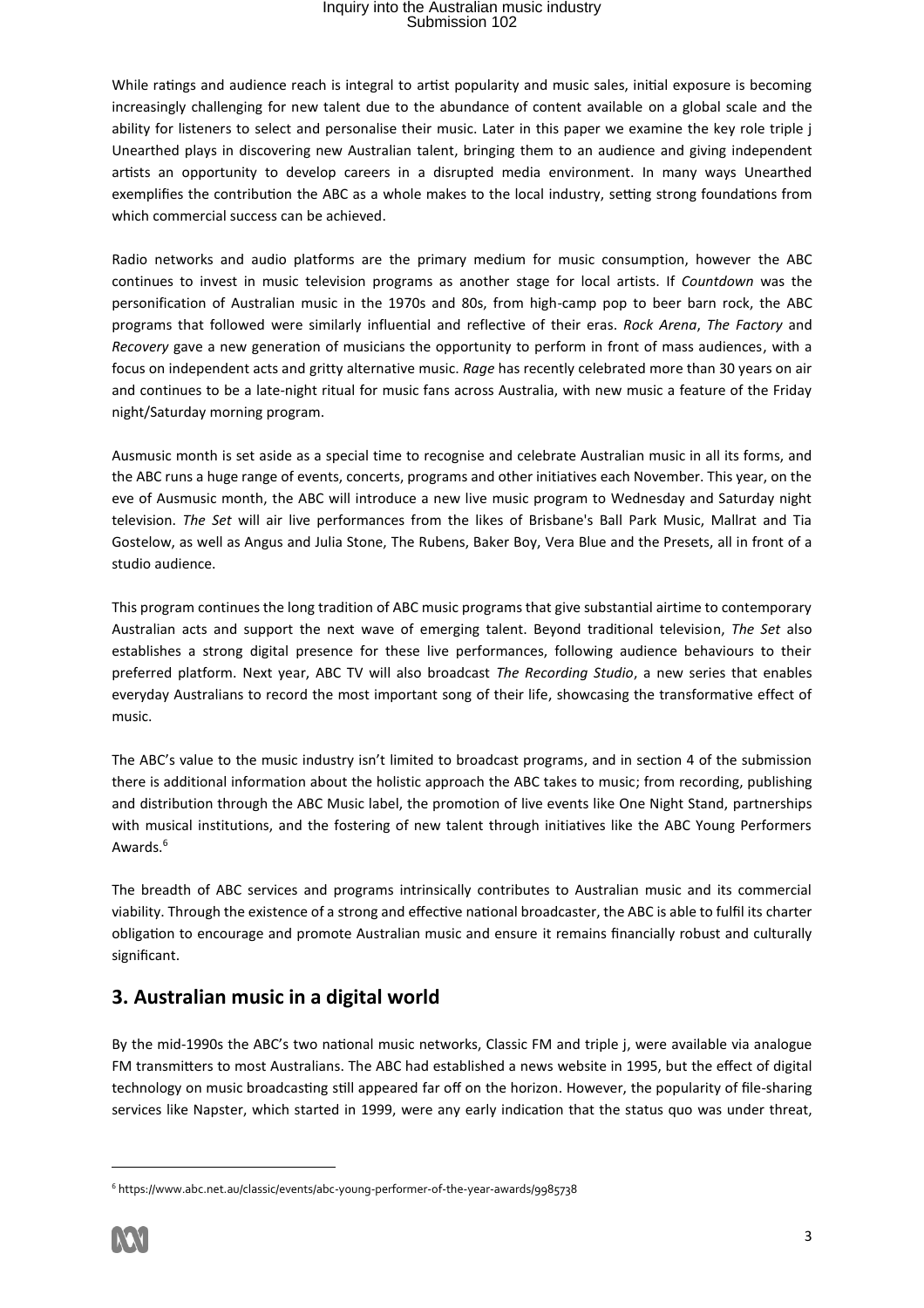particularly for music sales. This audience-led innovation was quickly followed by industry innovation in the form of iTunes and the iPod in 2001, which gave even greater choice and control to listeners.

The growth of online services and proliferation of mobile devices over the last 20 years has transformed all media and consumer industries, from books, newspapers and broadcasting to retail and transport. The digital disruption to the music industry has been particularly rapid as mass audiences fragment and break off to their genres of interest, and personalisation attenuates the marketing power of traditional music publishers and distributors.

However, digital technology has also given the music industry the opportunity to diversify and innovate. For the ABC this has meant it can deliver more specialised music services across multiple platforms. In 2002, the ABC started its first digital radio stations, DIG, a contemporary adult alternative station that has since transformed into Double J, the 'older sibling' of triple j.

DIG has since been followed by three other digital stations, ABC Jazz, ABC Country and triple j Unearthed. Digital and streaming technology has allowed the ABC the flexibility to experiment, offer a greater range of music and focus on more Australian music. Apart from their core specialties, across the six ABC networks individual programs also explore a range of other genres, including world, hip hop, roots and blues, opera, chamber music, dance, electronic, punk and metal.

A focus on diversity is another priority across ABC music networks, with increased levels of Indigenous content and representation of Australian women. This is best exemplified by the triple j Unearthed platform and is discussed further in section 5. The ABC has also invested in its mobile apps - ABC Listen, Kids Listen and the triple j app, delivering improved functionality and design that makes it easier for listeners to discover new music and the breadth of music content offered by the ABC.

While the ABC has expanded its range of offerings, commercial radio has had to rationalise in an attempt to mitigate the effect of international services like YouTube, Spotify and Apple Music. With the commercial imperative to capture and hold onto mass audiences, domestic stations have to fall back on more established and recognisable international and Australian music content.

Radio airplay continues to have a significant influence on music consumption and sales, and while commercial quota requirements provide some bulwark against the flood of international services and content, they are imperfect. Both Commercial Radio Australia and industry groups such as APRA AMCOS support the continuation of commercial quotas in some form. While the ABC has no mandated Australian quota obligations, as per Table 1 below, its radio networks, including its digital radio stations, far exceed the local music content requirements.

The ABC contends that providing sufficient funding to public broadcasters is the most effective way to ensure the continued high levels of Australian music and the sustainability of the industry.

| <b>ABC RADIO NETWORK</b> | <b>Network</b><br>$2017 - 18$<br><b>ABC</b><br><b>Target</b> | ABC Network 2017-18<br>result | Comparable commercial<br>quota requirement |
|--------------------------|--------------------------------------------------------------|-------------------------------|--------------------------------------------|
| ABC RN                   | 25%                                                          | 43.8%                         | N/A                                        |
| <b>ABC Local Radio</b>   | 25%                                                          | 45.33%                        | N/A                                        |
| <b>ABC Classic FM</b>    | 30%                                                          | 51%                           | Not less than 5%                           |
| triple j                 | 40%                                                          | 58.04%                        | Not less than 25%                          |
| Double J                 | 35%                                                          | 35.6%                         | Not less than 25%                          |
| ABC Jazz                 | 25%                                                          | 29.1%                         | Not less than 5%                           |
| <b>ABC Country</b>       | 25%                                                          | 65.77%                        | Not less than 20%                          |
| triple i Unearthed       | 100%                                                         | 100%                          | Not less than 25%                          |

**Table 1 – ABC Radio Network Australian music percentage**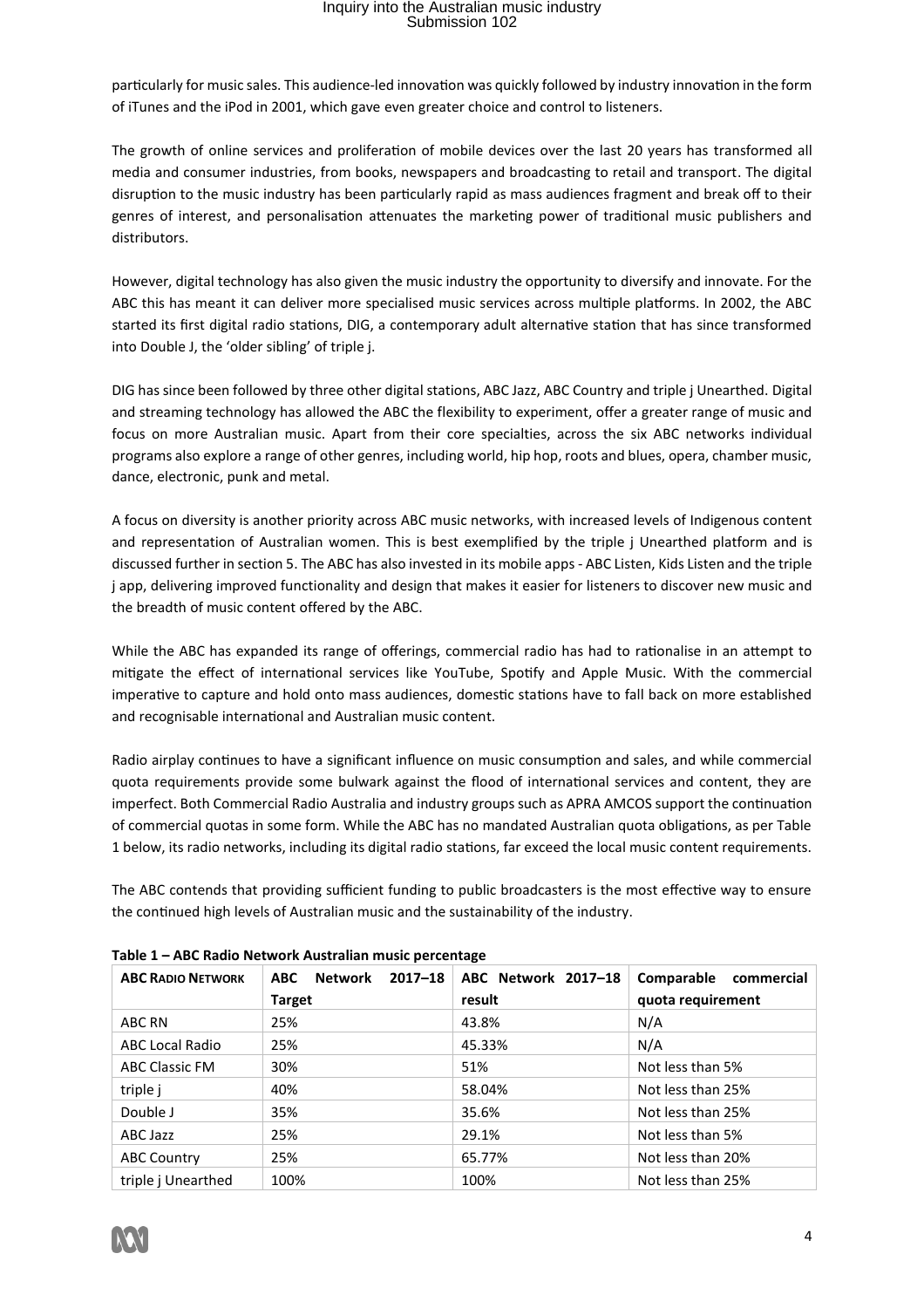### **4. Beyond Broadcasting**

As a national organisation with multiple outlets, the ABC is able to use its resources effectively to promote Australian music through various means.

#### ABC Music

ABC Music is a leading independent record label in the Australian market. It releases music across a range of genres from children's, classics, jazz, and country, through to triple j. Many of the genres supported by ABC Music are otherwise overlooked by other labels. ABC Music also represents leading classical music artists and Australian classical music organisations, including symphony orchestras and ensembles.

During 2017-18, ABC Music released 212 titles – 98 titles for ABC Classics and 114 titles for Contemporary (including 47 ABC KIDS titles). 201 albums were released digitally across a number of platforms. Of particular note, triple j's Like a Version 13 and Hottest 100 Volume 25 both reached the number one position on the ARIA chart, with The Wiggles Nursery Rhymes 2 album coming in at number 3. In the 2017 Annual ARIA Charts, ABC Classics had six top 10 releases feature on the Core Classical chart and two top 10 releases on the Classical/ Crossover chart.

At the most recent respective awards presentations, ABC Music and ABC Classics collectively won six ARIA awards, three AIR Independent Music awards and three Country Music Australia awards, including single of the year and song of the year.

#### **Partnerships**

The ABC has a long history of partnering and recording with leading cultural institutions, including Australian classical music organisations and orchestras. These relationships support the institutions to reach a broad national listenership beyond the audience that is able to attend the concert hall. Symphonies Australia estimate that for every person attending concerts, a further 20 are reached through ABC Classic FM.

These partnerships include:

- Regular recordings of all major Australian symphonies orchestras.
- Recordings of Australian Chamber Orchestra, Opera Australia, Pinchgut Opera and Musica Viva concerts.
- Live broadcast of major Australian music competitions, including the Melbourne international Chamber Music Competition, the Sydney International Piano Competition and the Young Performers Awards.
- Support and broadcast of both the Freedman Jazz and Freedman Classical Awards.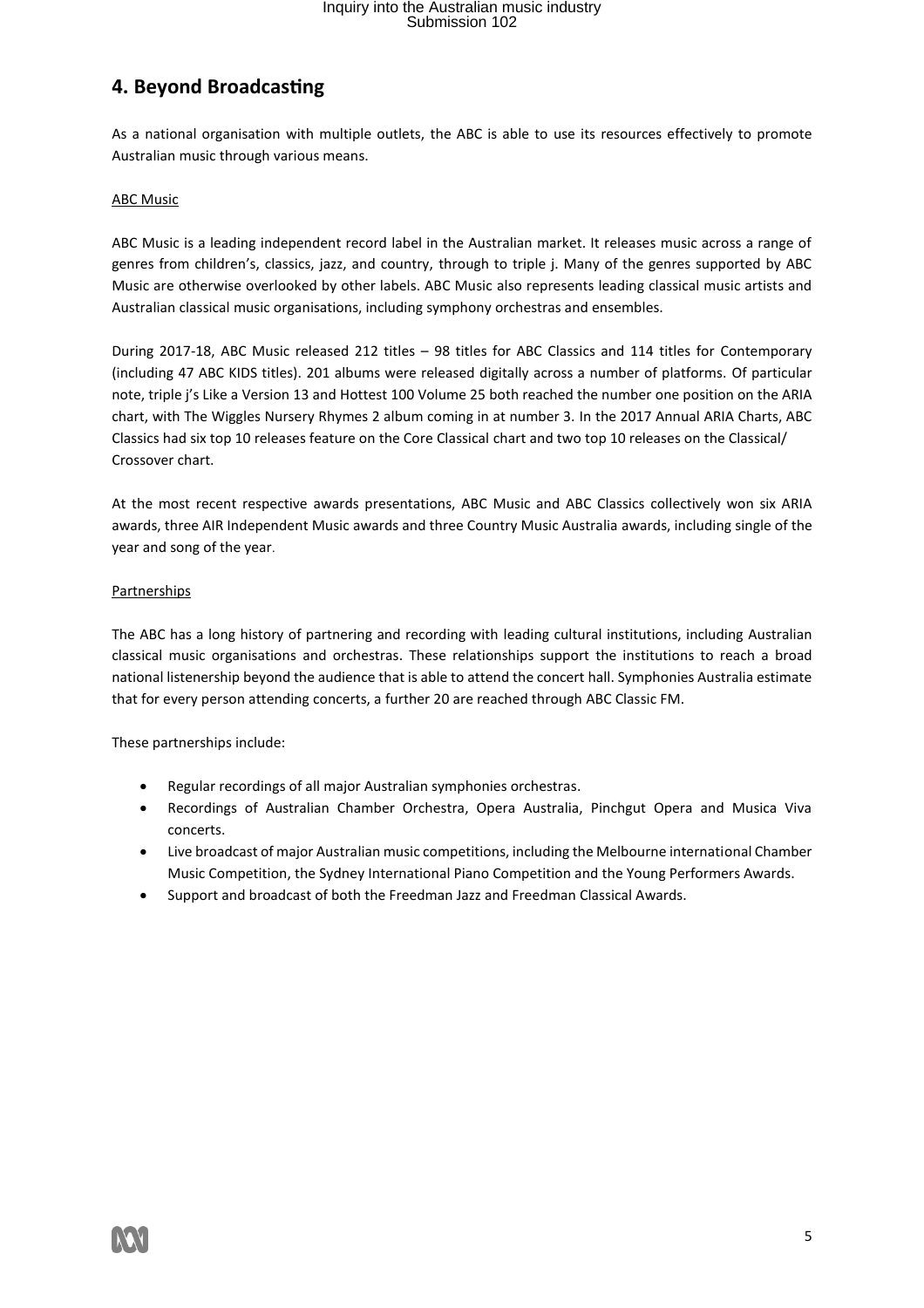#### **Events**

The ability to bring emerging and established acts to regional cities and towns, and to broadcast such events nationally is one of the most socially rewarding elements of the ABC's contribution to the Australian music industry.

The ABC supports music festivals and tours across broad genres, including:

- Splendour in the Grass, live across triple j and ABC TV.
- Tamworth Country Music Festival, live on ABC iview and ABC Country.
- Port Fairy Folk Festival, live on ABC Local Radio.
- Wangaratta Jazz Festival, live on ABC Jazz.
- Australian Festival of Chamber Music in Townsville, on Classic FM.
- ABC Classic Kids: *Sounds Like Australia* at the Sydney Opera House.
- triple j One Night Stand taking live music to regional Australia.
- Ausmusic month concert live broadcast of iconic Australian artists.

First and foremost, these occasions bring communities together in celebration of music. However, they also make a significant economic contribution to the music industry and the broader economy. As an example, the 2018 One Night Stand was held in July in St Helens, Tasmania. It is estimated that more than 20,000 concert goers attended and created economic activity of more than \$1.2 million for the local area.<sup>7</sup>

These events also benefit musicians, not just through exposure, but also sales. For example, following the broadcast of 2017 Ausmusic month Paul Kelly concert live from the Sydney Opera House, his new release *Life Is Fine* jumped 16 spots to #8 on the ARIA chart and his 1997 compilation, *Songs from The South Volumes 1 and 2* re-entered the charts at #22.

#### Ausmusic month

Ausmusic month is an ABC led focus on Australian music every November, running for more than 20 years. Australian artists both new and old are highlighted across the ABC's radio networks, on TV and through digital content. This includes TV series, the triple j Awards and a day where audience are encouraged to wear t-shirts from Australian artists. The aim of Ausmusic month is to encourage audiences to have pride in Australian music and directly support their local artists.

#### Music education and participation

According to the Australia Council for the Arts, nine in 10 Australians listen to music each week.<sup>8</sup> However, when it comes to learning an instrument, 14.6% of Year 12 students participate in music.<sup>9</sup> The 2005 National Review of School Music Education found that 63% of primary schools in Australia offer no classroom music and that the quality of music education has become highly inequitable.<sup>10</sup>

<sup>7</sup> https://www.abc.net.au/news/2018-09-03/one-night-stand-impact-on-local-economy/10193928

<sup>8</sup> http://artfacts.australiacouncil.gov.au/music/participation-7/

<sup>9</sup> ibid

<sup>10</sup> http://researchrepository.murdoch.edu.au/id/eprint/9459/1/music\_review\_reportFINAL.pdf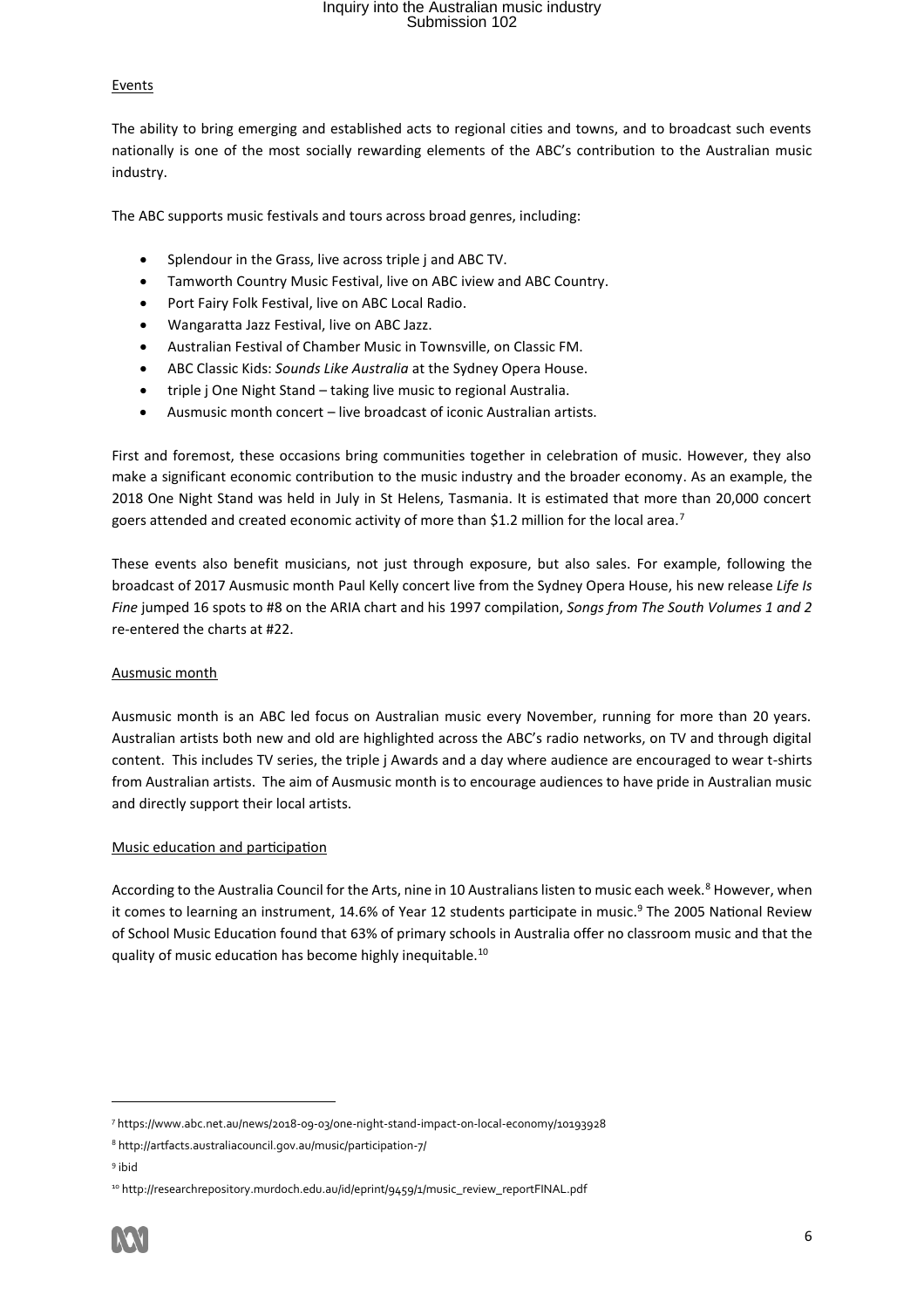The ABC is involved in a number of initiatives to promote the benefits of music education for children, their families and the broader community. These include:

- *Don't Stop the Music*, which follows one underprivileged school in its journey to musical literacy.
- The series will work in conjunction with a national impact campaign to encourage Australians everywhere to donate their old musical instruments, so that every public primary school in Australia can build a music program into their curriculum.
- *What is Music?*, which explores the fusion of science and emotion when we engage with and respond to music.
- *How Music Works* provides a layperson's understanding of the technical aspects of creating music.
- *Sounds Like Australia* is a podcast series and live show designed to introduce classical music to preschoolers.

The intention of these initiatives is to bring music to the centre of the community and is part of the ABC's role as a public service broadcaster to positively influence Australian society.

### **5. Case study - triple j Unearthed**

The evolution of the triple j network, from Sydney-only AM station in the mid-1970s, the switch to FM in 1980, expansion to other capital cities in 1989, regional expansion throughout the 1990s, and then the adoption of digital through its website, streaming and apps is reflective of the broader changes in the music industry.

The 'youth' demographic is generally viewed as the most likely to move away from traditional broadcasters to personalised services and third-party platforms, and stations like triple j the most vulnerable to digital disruption. However, triple j has been able to nimbly adapt to listener expectations and technological change and still maintain relevance, popularity and diversity through an understanding and respect for its audience. In doing so, the network has still managed to remain true to its core responsibility to bring new music and Australian talent to the fore.

triple j's expansion to regional Australia in the 1990s was ground-breaking in many ways. This was well before listeners could easily select music of their own choosing and in many small cities and towns across Australia, the only option was, at best, a top 40 or classic rock commercial station. The arrival of triple j opened up possibilities for young fans and talent and led to the emergence of many great artists from rural and regional areas including Grinspoon, Missy Higgins and Killing Heidi.

Grinspoon came to national attention in 1995 when it was decided that through its regional expansion, triple j would 'unearth' a band or artists in each region it was coming to. The Lismore NSW band were the first Unearthed competition winners and went on to sign with international label Universal in the United States in 1998, and over the course of their career win two ARIA awards and certified sales of over half a million.

Unearthed is a uniquely ABC innovation and has become a platform that has revolutionised the Australian industry. In 2006, before Spotify, SoundCloud and Bandcamp existed, Unearthed relaunched as triplejunearthed.com, the place where independent Australian artists could upload and share their independent recordings online - a direct line to the audience for artists who may not have had a platform to otherwise do so.

Through Unearthed, artists control their own rights, have free access to upload their music and manage their profiles. The site now contains over 120,000 tracks and acts as a pathway to airplay on triple j and other ABC music networks and a community of music lovers and music makers who can discover and share music through their own efforts. The initiative is also integral to the way the entire Australian contemporary music industry discovers new music, with Australian music labels using the Unearthed website for A&R research and to discover new talent.

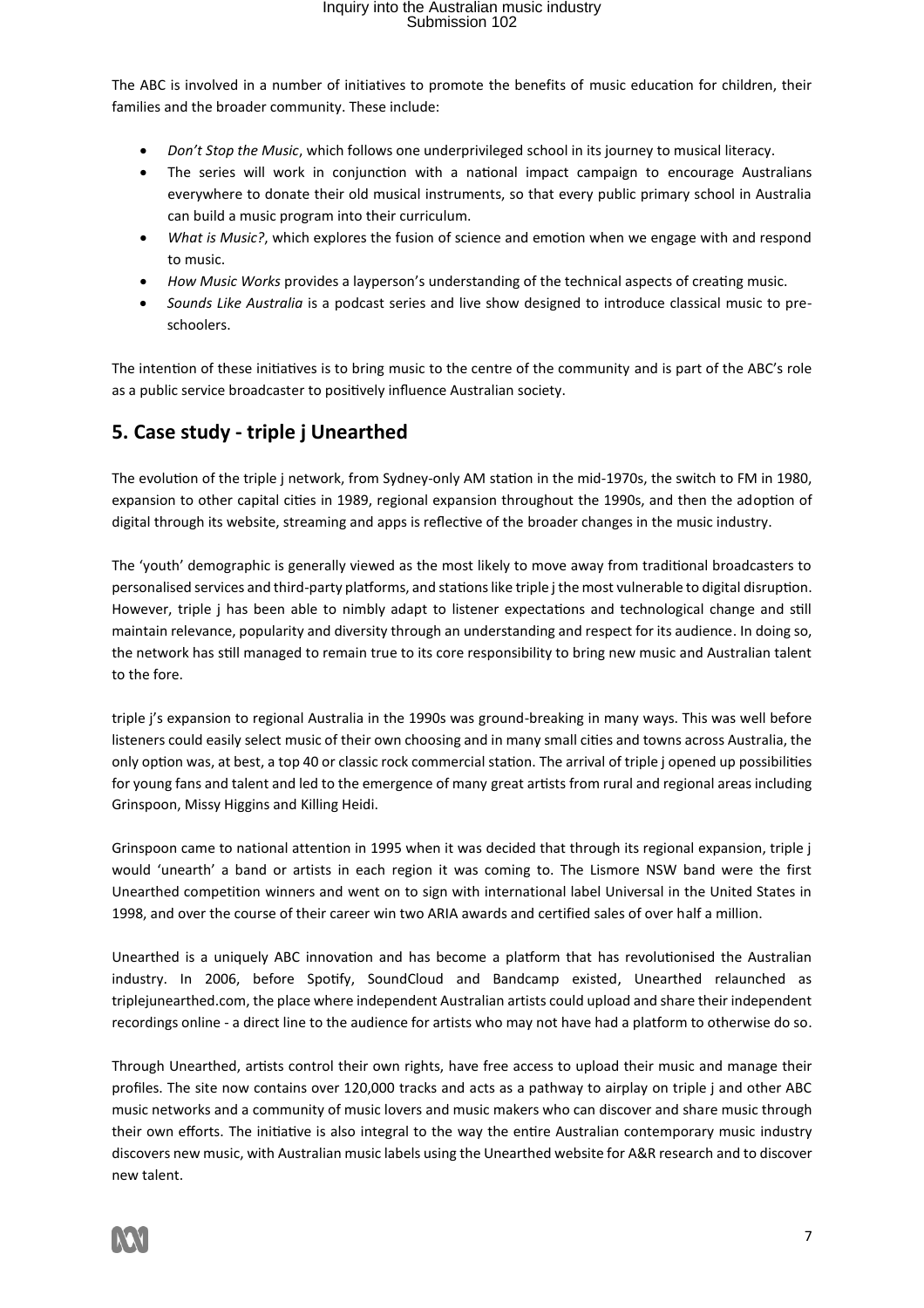In 2011, Unearthed was also launched as a 24-hour digital radio station, playing 100% Australian music from independent and unsigned bands. The whole Unearthed project, through competitions, the website and the radio station provides a valuable first step for Australian musicians trying to find an audience. Unearthed is also a highly efficient operation, with six staff employed to run and curate the website, competitions and digital radio station.

Notable successes include:

- 50% of feature artists and competition winners are female, and artist airplay is equally dedicated to female artists.
- The current crop of leading female Australian artists who first came to prominence through Unearthed include Amy Shark (nine ARIA nominations 2018), Montaigne (Unearthed finalist 2012), Tash Sultana (six 2018 ARIA nominations, including best female artist), Courtney Barnett (Unearthed winner 2012 and 2015 Grammy Best New Artist nomination), Gretta Ray (Unearthed winner 2016) and Alex Lahey (Unearthed winner 2016).
- The triple j Unearthed team is also highly proactive in featuring artists from Indigenous backgrounds. This new wave of Indigenous talent includes Baker Boy, Emily Wurramurra and Thelma Plum, who all experienced their first airplay via triple j Unearthed.
- In 2018, 65% of artists at the Splendour In The Grass festival first came to public attention via triple j Unearthed.
- Unearthed's commitment to diversity sets the agenda for the entire Australian music community, with the artists profiled on Unearthed then appearing on other media, festivals and awards presentations.

The Unearthed alumni from 1995 onwards also includes high-profile Australian artists like The Rubens, Gangs of Youth, Megan Washington, Client Liaison and Seth Sentry, and internationally acclaimed acts like Flume (2017 Grammy award winner) and Vance Joy (2014 International Songwriting Competition winner for US double platinum certified song *Riptide*).

There is a direct link from the support and exposure given by Unearthed to the recent renaissance in local music and the growth and health of the industry. The ABC is the only media outlet able to take these risks with new and emerging Australian talent, and with greater investment could expand the Unearthed concept to other Australian artists and genres.

### **6. Economic contribution**

Music production, recording, distribution, copyright, sales and live events create significant financial outcomes for the Australian economy. According to Music Australia this amounts to between \$4 billion and \$6 billion, with live music generating revenues of \$1.5-\$2 billion annually and Australia's recorded music industry growing by 5.5% in 2016 with \$352.2 million in revenues. $11$ 

The ABC both directly and indirectly plays a role in helping to generate these economic outcomes. The scope of the ABC's involvement includes its ability to reach mass audiences across the country through a diversity of platforms and networks, the range of musical genres it offers, its willingness to nurture and promote emerging talent, and the high proportion of Australian artists and new content it champions.

<sup>11</sup> https://musicaustralia.org.au/wp-content/uploads/2017/08/Australian-Contemporary-Music-a-billion-dollar-industry\_2017.pdf